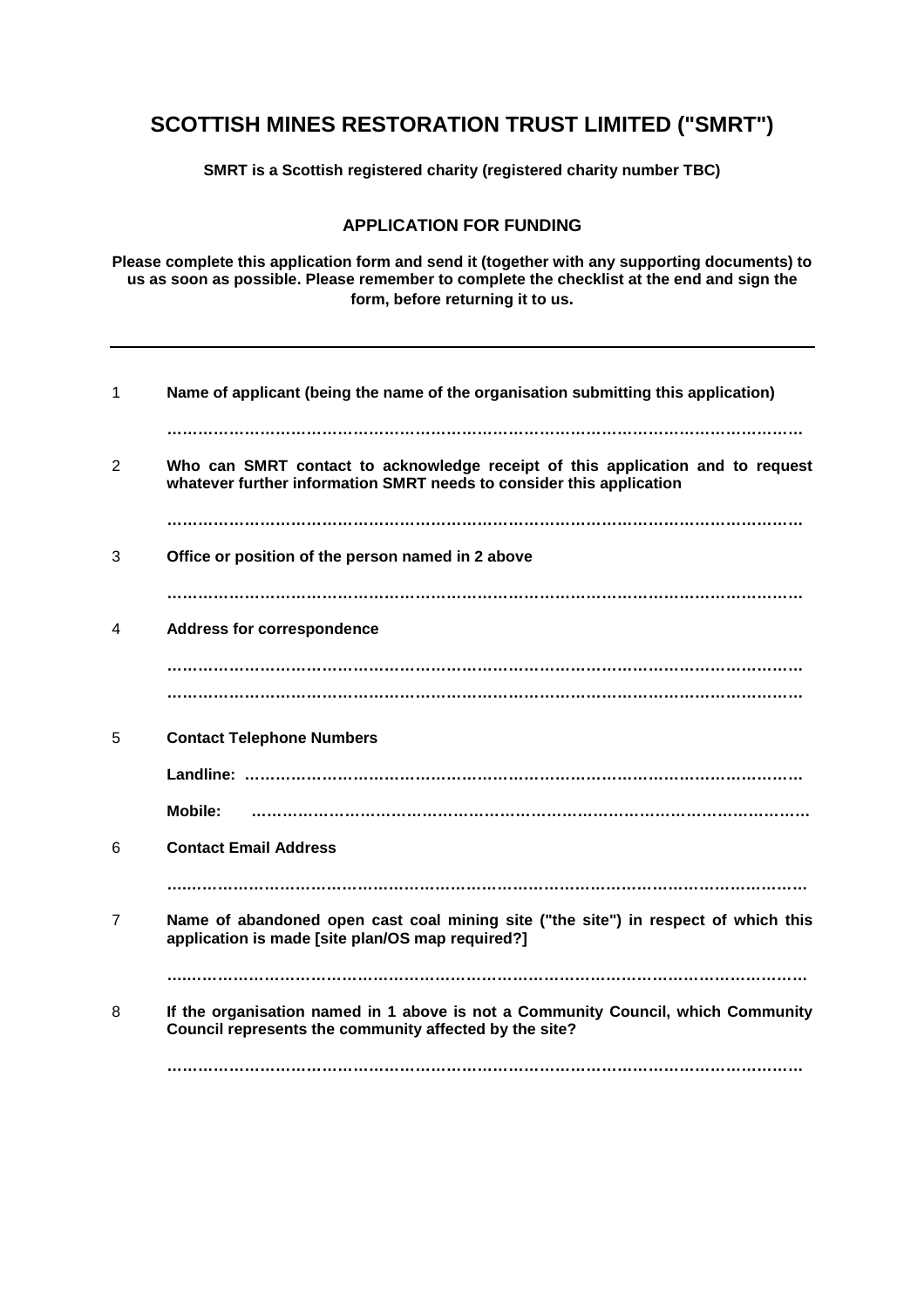| 9               | If the organisation named in 1 above is not a Community Council, does the Community<br>Council named in 8 above approve this Application? |                                                                                       |           |  |  |  |  |
|-----------------|-------------------------------------------------------------------------------------------------------------------------------------------|---------------------------------------------------------------------------------------|-----------|--|--|--|--|
|                 |                                                                                                                                           |                                                                                       |           |  |  |  |  |
|                 | <b>Yes</b>                                                                                                                                |                                                                                       | <b>No</b> |  |  |  |  |
|                 | If yes, please attach evidence of the Community Council's approval.                                                                       |                                                                                       |           |  |  |  |  |
|                 | If no, please provide evidence of community support for this Application.                                                                 |                                                                                       |           |  |  |  |  |
| 10              | In what local authority (eg East Ayrshire Council, Fife Council, South Lanarkshire<br>Council) is the site in?                            |                                                                                       |           |  |  |  |  |
|                 |                                                                                                                                           |                                                                                       |           |  |  |  |  |
| 11              | If known, who owns the site?                                                                                                              |                                                                                       |           |  |  |  |  |
|                 |                                                                                                                                           |                                                                                       |           |  |  |  |  |
| 12 <sub>2</sub> | How much funding are you seeking for SMRT? (please give an estimate if a precise<br>amount is not known)                                  |                                                                                       |           |  |  |  |  |
|                 |                                                                                                                                           |                                                                                       |           |  |  |  |  |
| 13              |                                                                                                                                           | Has the owner of the site approved this application?                                  |           |  |  |  |  |
|                 | Yes                                                                                                                                       |                                                                                       | <b>No</b> |  |  |  |  |
|                 |                                                                                                                                           | If yes, please attach evidence of the landowner's approval.                           |           |  |  |  |  |
| 14              | Has Scottish Environmental Protection Agency ("SEPA") approved this application?<br>(see below for SEPA's contact details)                |                                                                                       |           |  |  |  |  |
|                 | Yes                                                                                                                                       |                                                                                       | No        |  |  |  |  |
|                 | If yes, please attach evidence of SEPA's approval.                                                                                        |                                                                                       |           |  |  |  |  |
| 15              | contact details)                                                                                                                          | Has Scottish Natural Heritage ("SNH") approved this application? (see below for SNH's |           |  |  |  |  |
|                 | Yes                                                                                                                                       |                                                                                       | No        |  |  |  |  |
|                 | If yes, please attach evidence of SNH's approval.                                                                                         |                                                                                       |           |  |  |  |  |
| 16              | Has The Royal Society for the Protection of Birds ("RSPB") approved this application?<br>(see below for RSPB's contact details)           |                                                                                       |           |  |  |  |  |
|                 | Yes                                                                                                                                       |                                                                                       | No        |  |  |  |  |
|                 | If yes, please attach evidence of RSPB's approval.                                                                                        |                                                                                       |           |  |  |  |  |
| 17              | organisations which may be relevant)                                                                                                      | Has any other organisation approved this application? (see note below of other        |           |  |  |  |  |
|                 | Yes                                                                                                                                       |                                                                                       | No        |  |  |  |  |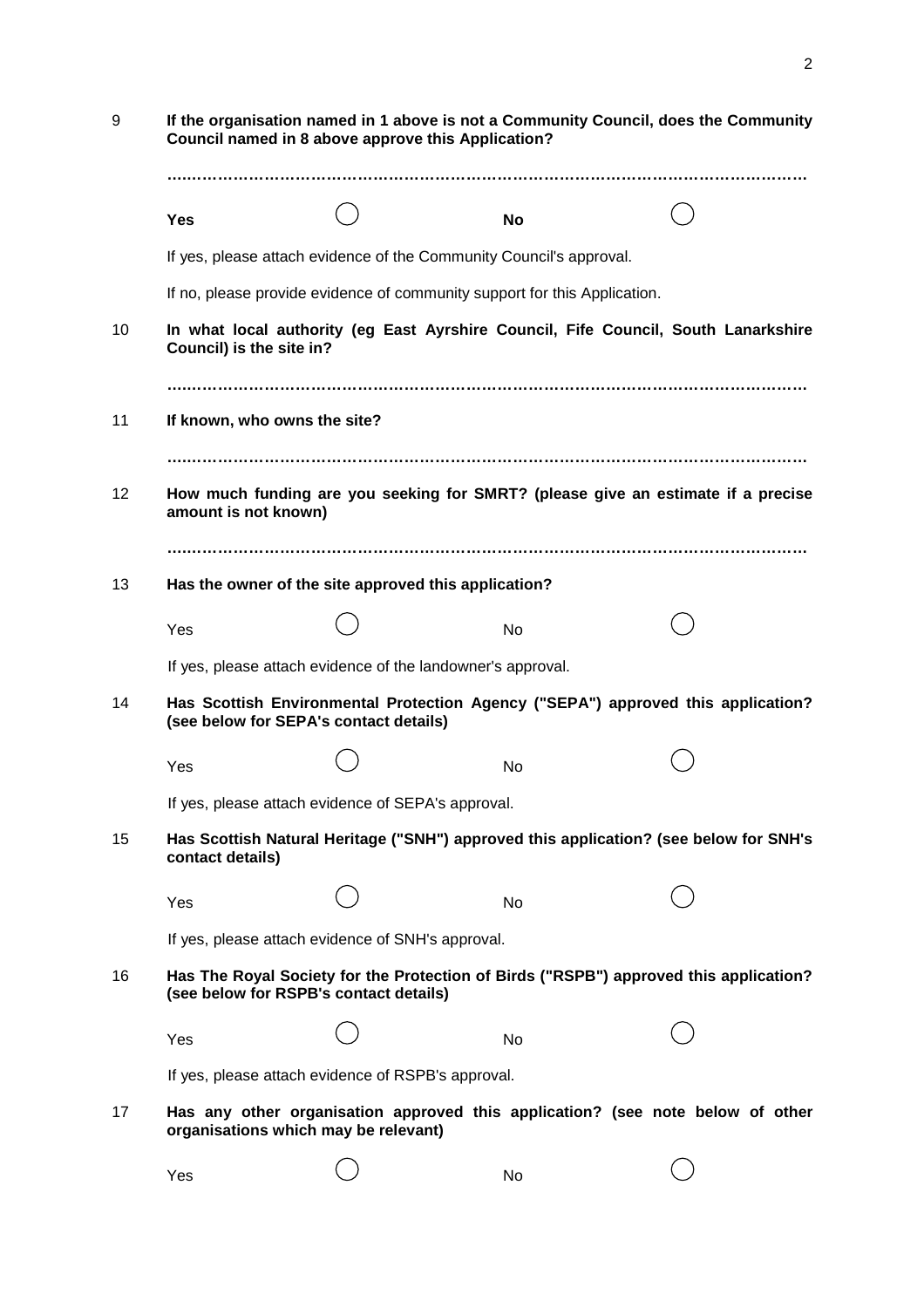If yes, please attach evidence of the approval.

### 18 **On separate sheet(s) please explain:-**

- 18.1 How you are seeking to have the site restored.
- 18.2 What is the use of the site, once restored, to be.
- 18.3 What are the key questions and issues to address in the restoration of the site.
- 18.4 What immediate steps need to be taken to make the site safe.
- 18.5 What immediate steps need to be taken towards the restoration of the site and the planning, financing and implementation of the restoration of the site.
- 18.6 How SMRT can facilitate the restoration of the site and the planning, financing and implementation of the restoration of the site.
- 19 **Please provide to SMRT with this application any reports or other supporting documentation (including environmental reports) which you have which would assist SMRT in assessing the application and in assessing how, by whom and at what cost the site may be restored.**

This form must be signed by two people on behalf of the organisation making the application.

**DECLARATION -** We confirm to the best of our knowledge that all information provided on this application is true and accurate.

| <b>Signatures</b> | <b>Print Name</b> | <b>Position in Organisation</b> | Date |
|-------------------|-------------------|---------------------------------|------|
|                   |                   |                                 |      |
|                   |                   |                                 |      |
|                   |                   |                                 |      |
|                   |                   |                                 |      |

## **CONTACT DETAILS**

- SEPA may be contacted at
- SNH may be contacted at
- RSPB may be contacted at
- Other relevant organisations and their contact details

## **CHECKLIST**

Please confirm that you have done the following:

• Answered all appropriate questions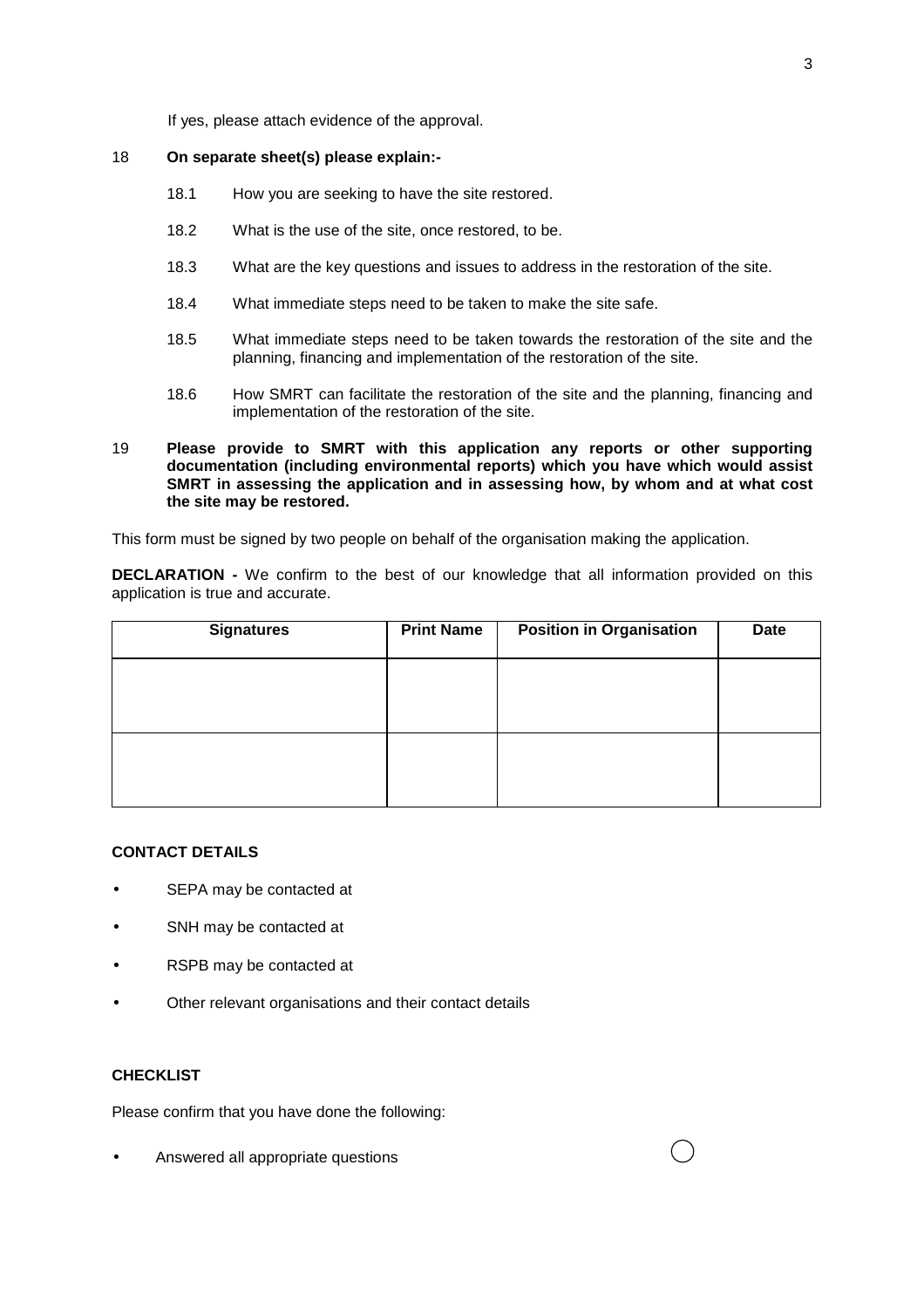| $\bullet$ | Provided full contact details for the application    |  |
|-----------|------------------------------------------------------|--|
| $\bullet$ | Made a copy of this application for your own records |  |